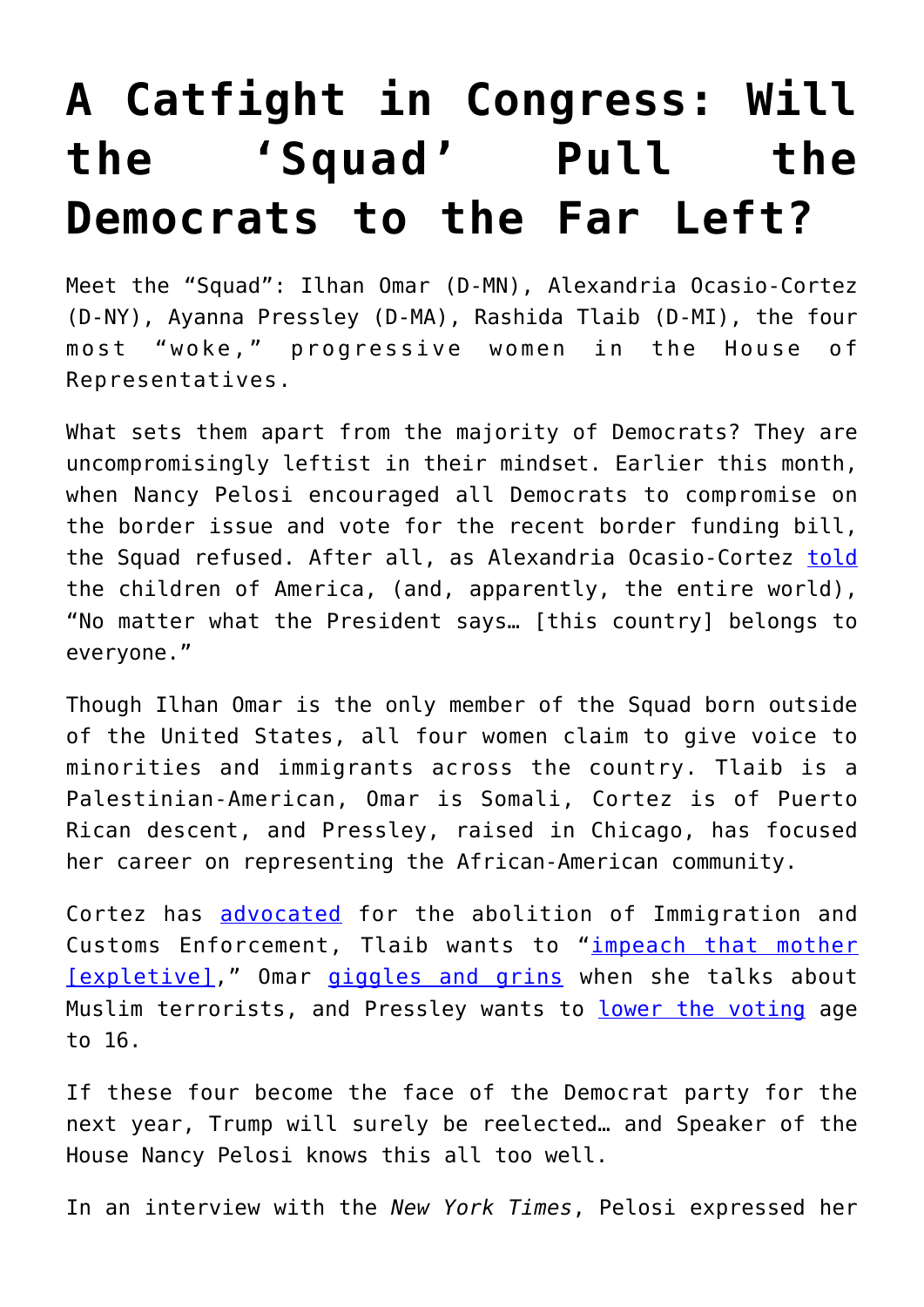## discontent with the Squad. As the *NYT* explains:

*Pelosi feels that the four made themselves irrelevant to the process by voting against 'our bill,' as she put it, which she felt was the strongest one she could get. 'All these people have their public whatever and their Twitter world,' she said. 'But they didn't have any following. They're four people and that's how many votes they got.'*

Pelosi understands that by pushing hard against Trump in the media, advocating for open borders, and proposing economically difficult spending programs like the "Green New Deal," Democrats might be shooting themselves in the foot.

Take a look at what Pelosi said concerning Democrats who want to impeach Trump:

*'Oh, he'd rather not be impeached,' she said. 'But he sees a silver lining. And he wants to then say, "The Democrats impeached me but the Senate" — he won't say Republicans — "exonerated me." The thing is that, he every day practically self-impeaches by obstructing justice and ignoring the subpoenas.'*

On July 11<sup>th</sup>, CNN [reported](https://www.cnn.com/2019/05/23/politics/democrats-impeachment-whip-list/index.html) that 82 Democrats wanted to move forward with impeaching president Trump – our female fab four were among them. But many senior Democrats, who want the party to appear civil and unified, [know](https://www.cbsnews.com/news/joe-biden-impeachment-its-a-gigantic-distraction-joe-biden-says-at-concord-new-hampshire-rally-today-2019-06-04/) that calling for the impeachment of Trump would alienate more moderate voters.

Until July  $14<sup>th</sup>$ , there was little uniting the Squad with the rest of the Democrat Party. But Trump's tweets may have provided an opportunity for moderates like Pelosi to join the Squad's unabashed Trump-bashing.

Last Sunday, Trump [tweeted:](https://twitter.com/realDonaldTrump/status/1150381394234941448?ref_src=twsrc%5Egoogle%7Ctwcamp%5Eserp%7Ctwgr%5Etweet)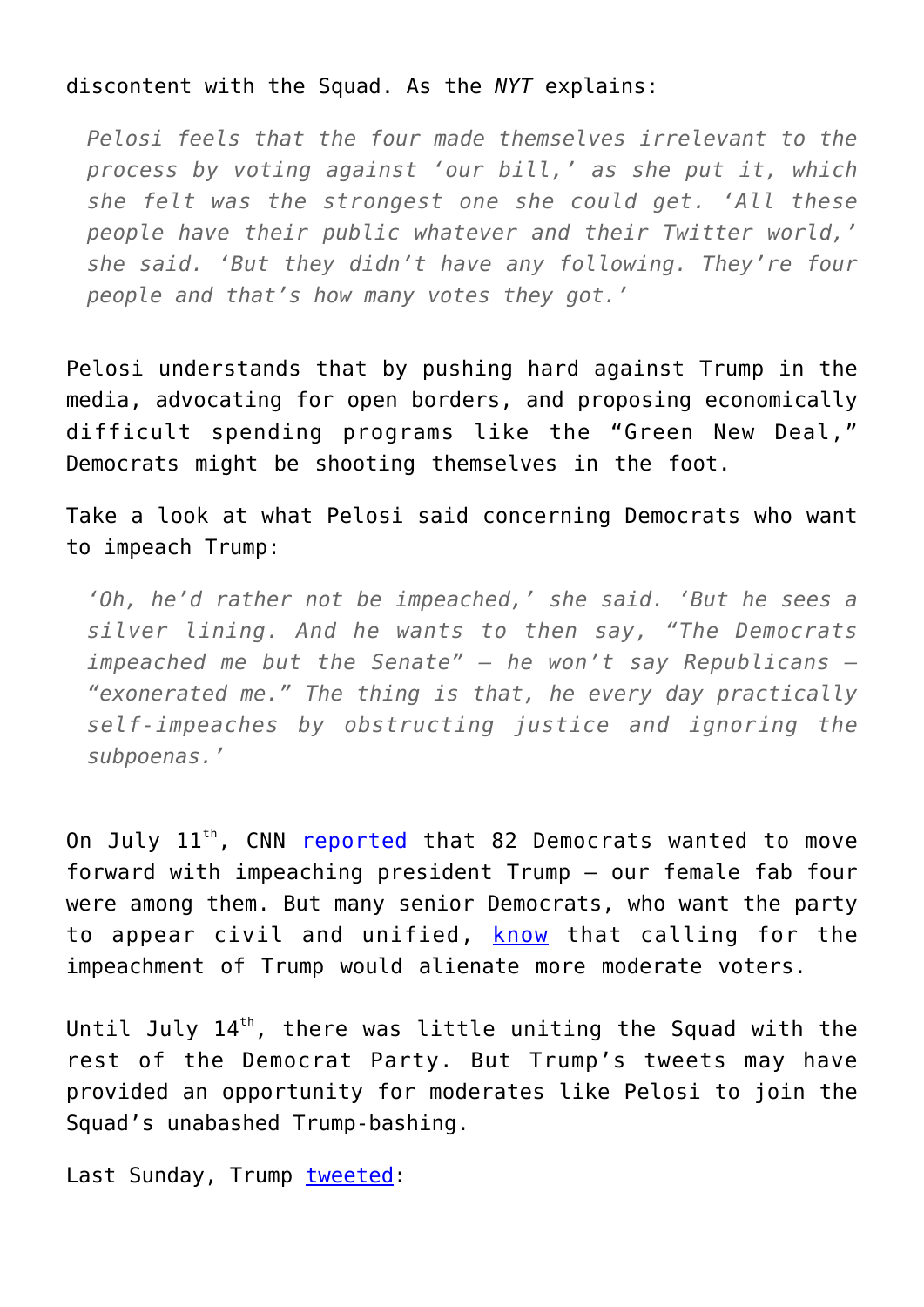*….and viciously telling the people of the United States, the greatest and most powerful Nation on earth, how our government is to be run. Why don't they go back and help fix the totally broken and crime infested places from which they came. Then come back and show us how….*

*— Donald J. Trump (@realDonaldTrump) [July 14, 2019](https://twitter.com/realDonaldTrump/status/1150381395078000643?ref_src=twsrc%5Etfw)*

Following these remarks, a vicious back and forth ensued between Democrats and Republicans in congress and President Trump.

The back and forth is simple: Democrats have used this to fuel the Orange-Man-Bad fire, establishment Republicans have deflected, and Trump has stood his ground, saying in a press conference that those who hate this country are free to leave.

The question now is whether Pelosi and the Squad can use Trump's remarks to turn moderates and independents to the Democrat Party for the 2020 elections.

Currently, Pelosi is using the media storm surrounding Trump's remarks as an opportunity to show party unity without drawing attention to the Squad's radical rhetoric and policies. On Tuesday, Pelosi told the press that all Democrats would stand with their "sisters" in the Squad. Later in the day the Speaker of the House, along with 235 Democrats and four Republicans, [voted](https://www.cnn.com/2019/07/17/politics/donald-trump-racist-house-condemned/index.html) to condemn Trump's "racist comments."

Many Americans, however, are growing tired of "woke" culture and see some common sense in Trump's recent remarks. Reuters even [reported](https://www.reuters.com/article/us-usa-trump-poll/republican-support-for-trump-rises-after-racially-charged-tweets-reuters-ipsos-poll-idUSKCN1UB2UD) that Trump's approval rating rose among Republicans following his controversial tweets and the media storm that surrounded them.

Pelosi is attempting to use this media storm to demonstrate unity within the Democratic Party. But will rallying behind